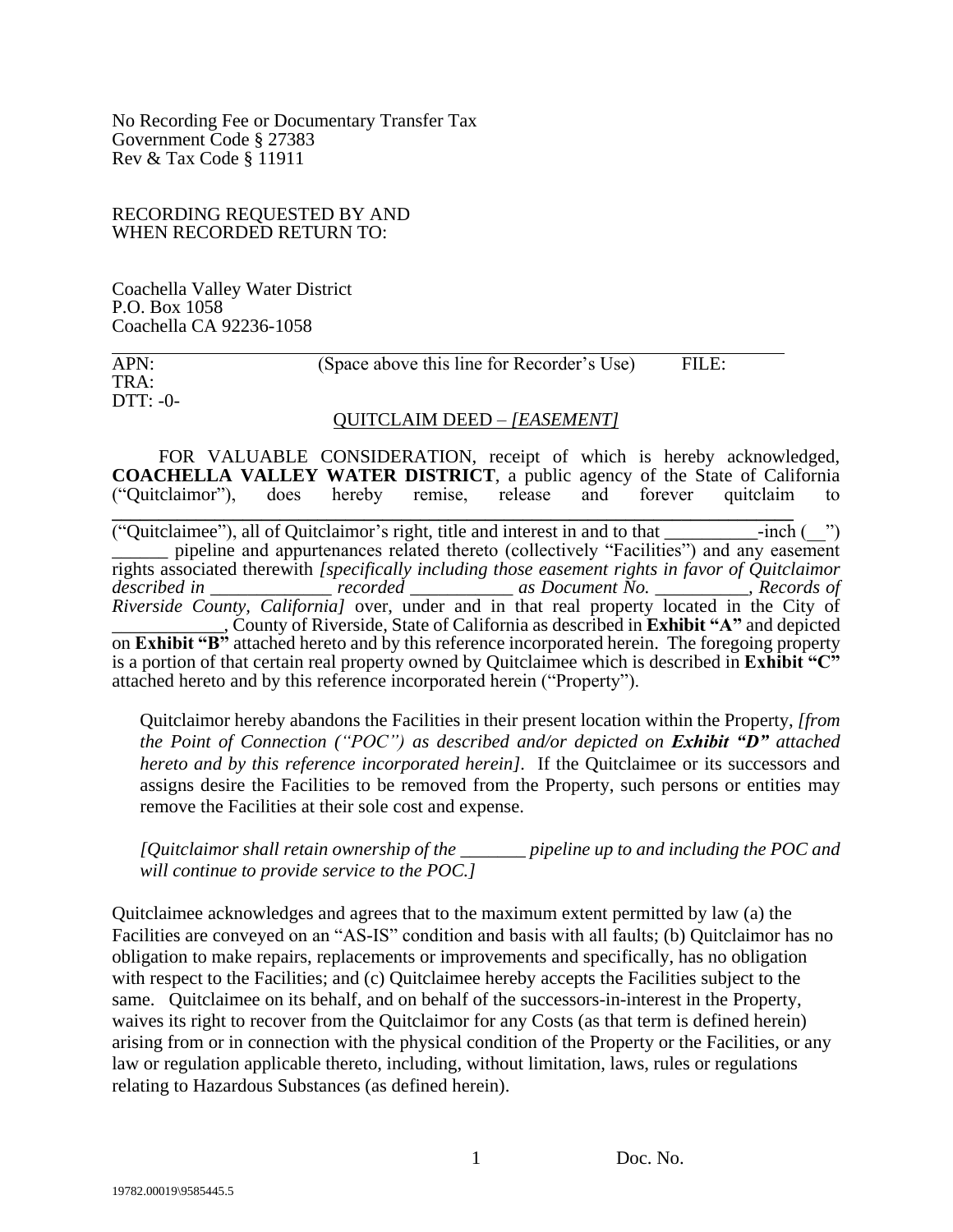Notwithstanding anything contained to the contrary herein, Quitclaimee shall comply with and conform to all Quitclaimor rules and regulations in effect, and as amended from time to time, and applicable laws, orders, rules and regulations of all governmental agencies having jurisdiction over the Property, related to the ownership, operation and maintenance of the **Facilities** 

Quitclaimee, its successors and assigns, shall defend, indemnify and save Quitclaimor, its officers, directors, officials, employees, agents, consultants, representatives, successors and assigns (collectively, "Indemnified Parties") free and harmless from and against any and all loss, expense, claims, demands, costs including attorneys' fees and costs of any kind or character (collectively, "Costs") that the Indemnified Parties may at any time incur by reason of any liability arising out of or in connection with (a) the existence of the Facilities on the Property, (b) the removal of, or failure to remove, the Facilities; (c) repair, clean-up or detoxification or preparation and implementation of any removal, remedial, response, closure or other plan concerning any petroleum products and/or any toxic, dangerous or hazardous chemicals, materials, substances, pollutants and wastes, in violation of applicable laws, rules or regulations, exposure to which is prohibited, limited or regulated by any requirement of any governmental authority, or if not so prohibited, limited or regulated, which may pose a hazardous to the health and safety of the occupants of the Property or the occupants and/or owners of property near the Property ("Hazardous Substances"); and (d) any death, bodily injury, property damage, accident or casualty caused directly or indirectly, or in whole or in part, by the Facilities after the execution and delivery of this Quitclaim Deed. The foregoing indemnity shall not apply to the extent any such Costs are ultimately established by a court of competent jurisdiction to have been caused by the gross negligence or willful misconduct of the Indemnified Parties, or any of them.

Quitclaimee, as a material part of the consideration for this Quitclaim Deed, waives all claims or demands against Quitclaimor and the Indemnified Parties for any such Costs.

By execution of this Quitclaim Deed, Quitclaimee, on behalf of itself and its successors and assigns, hereby releases the Indemnified Parties from and waives on Quitclaimee's behalf and on behalf of its successors and assigns, all Costs and right to file any claim against the Indemnified Parties with respect to the abandoned Facilities, failure to remove such Facilities or any matter covered by the indemnity in the preceding paragraph.

Quitclaimee acknowledges that it has been advised by its legal counsel and is familiar with the provisions of California Civil Code Section 1542, which provides as follows:

"A GENERAL RELEASE DOES NOT EXTEND TO CLAIMS THAT THE CREDITOR OR RELEASING PARTY DOES NOT KNOW OR SUSPECT TO EXIST IN HIS OR HER FAVOR AT THE TIME OF EXECUTING THE RELEASE AND THAT, IF KNOWN BY HIM OR HER, WOULD HAVE MATERIALLY AFFECTED HIS OR HER SETTLEMENT WITH THE DEBTOR OR RELEASED PARTY."

Quitclaimee expressly waives any right it may have under Civil Code Section 1542 as well as under any other statute or common legal principle of similar affect.

| Quitclaimor's Initials | <b>Quitclaimee's Initials</b> |
|------------------------|-------------------------------|
|------------------------|-------------------------------|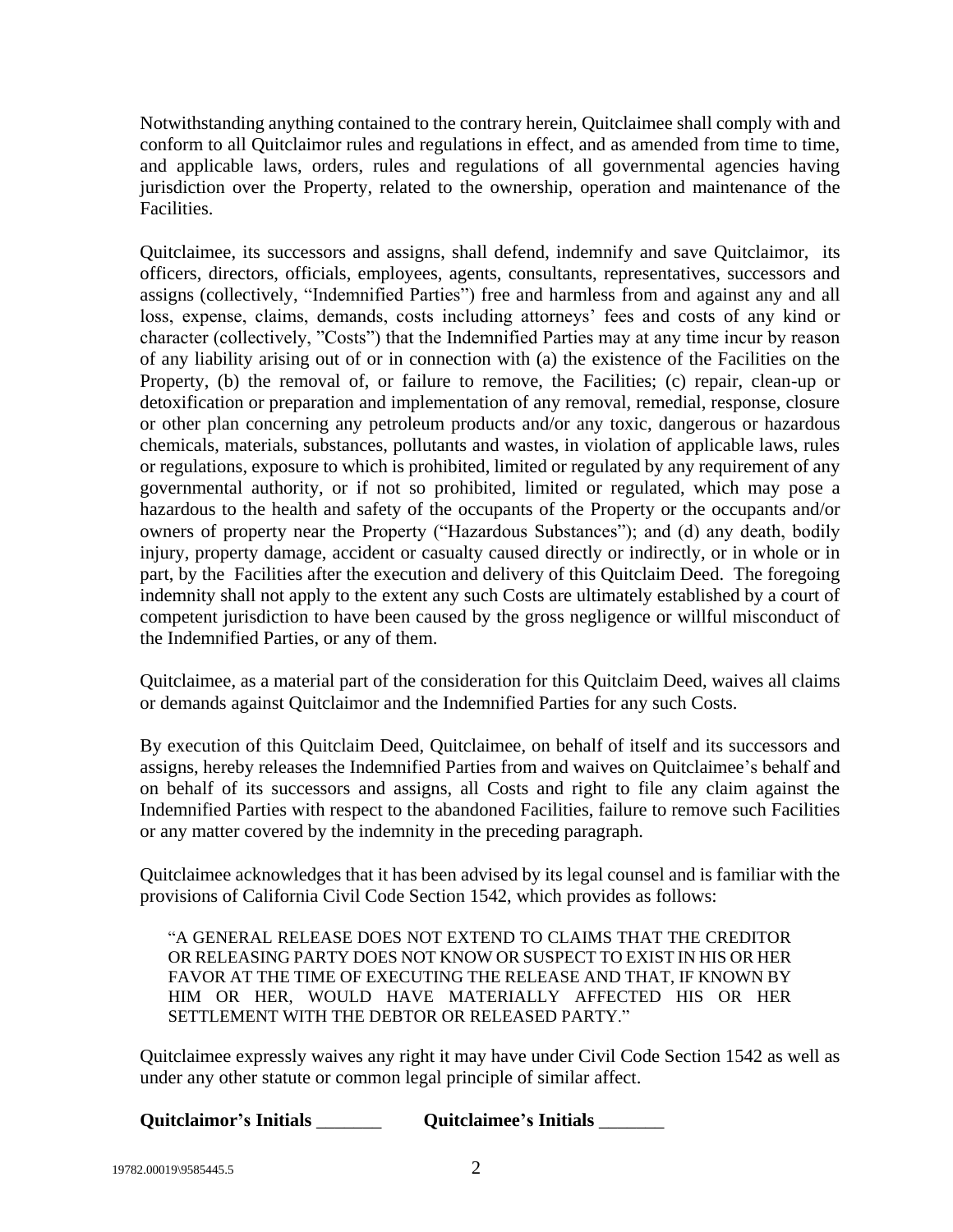The Quitclaim Deed shall inure to the benefit of the parties hereto and their respective successors and assigns and the rights and obligations hereunder shall run with the Property in accordance with applicable law, including, without limitation, Section 1468 of the California Civil Code.

IN WITNESS WHEREOF, each of the parties has caused this Agreement to be executed by its respective duly authorized officers.

## QUITCLAIMOR:

COACHELLA VALLEY WATER DISTRICT, a public agency of the State of California

|                                                                                                                                                                                                                                                                                                                   | J. M. Barrett, General Manager                                  |
|-------------------------------------------------------------------------------------------------------------------------------------------------------------------------------------------------------------------------------------------------------------------------------------------------------------------|-----------------------------------------------------------------|
|                                                                                                                                                                                                                                                                                                                   | <b>QUITCLAIMEE:</b>                                             |
| Date: $\frac{1}{2}$ Date: $\frac{1}{2}$ $\frac{1}{2}$ $\frac{1}{2}$ $\frac{1}{2}$ $\frac{1}{2}$ $\frac{1}{2}$ $\frac{1}{2}$ $\frac{1}{2}$ $\frac{1}{2}$ $\frac{1}{2}$ $\frac{1}{2}$ $\frac{1}{2}$ $\frac{1}{2}$ $\frac{1}{2}$ $\frac{1}{2}$ $\frac{1}{2}$ $\frac{1}{2}$ $\frac{1}{2}$ $\frac{1}{2}$ $\frac{1}{2}$ | Its: $\qquad \qquad$                                            |
|                                                                                                                                                                                                                                                                                                                   | Its: $\frac{1}{\sqrt{1-\frac{1}{2}}\left(1-\frac{1}{2}\right)}$ |

ENG RW-012 (Rev. 6/25/2020)